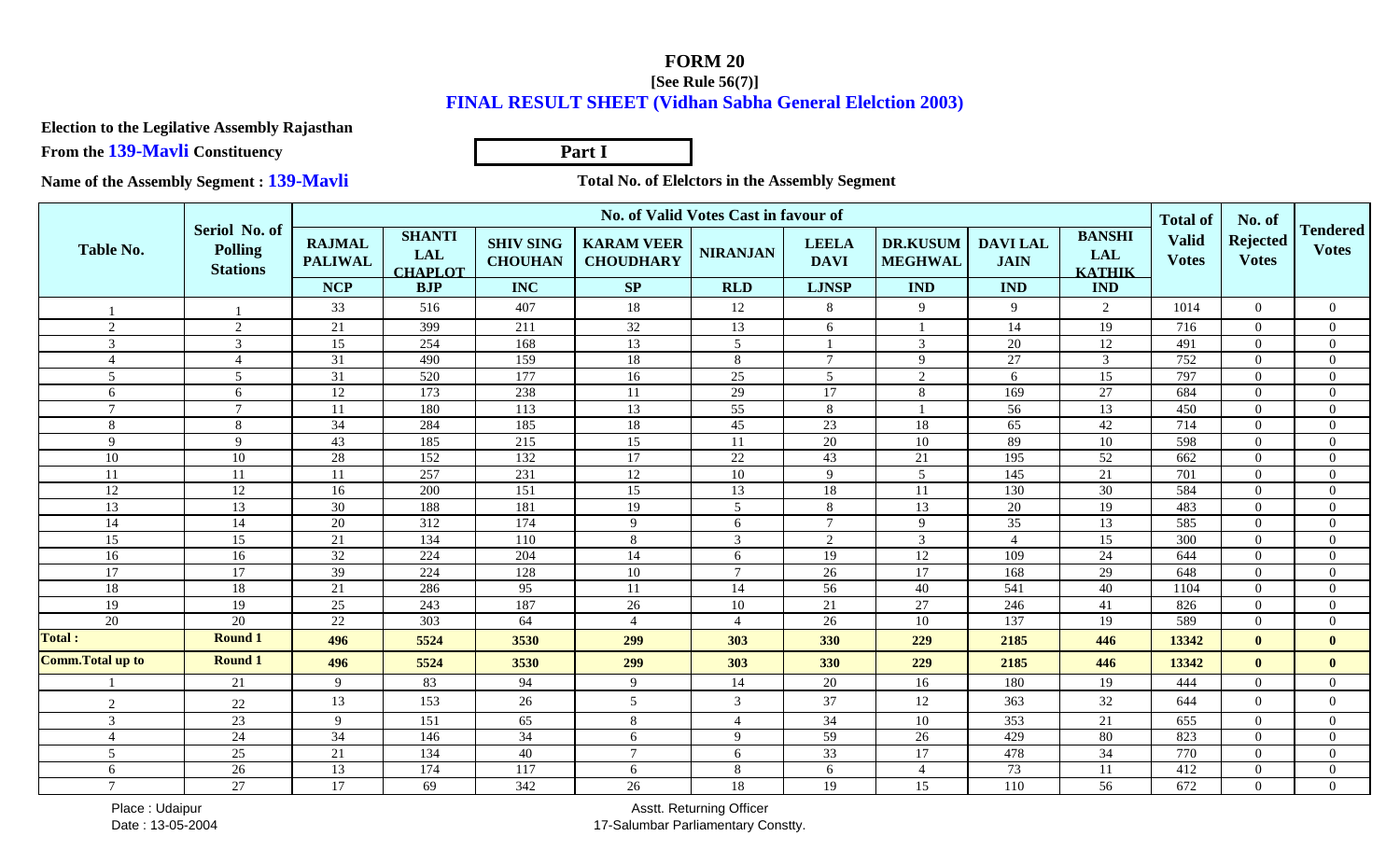|                          |                                                    | No. of Valid Votes Cast in favour of          |                                                             |                                                  |                                             |                               |                                             |                                                 |                                             |                                                            |                                                 |                                           |                                 |
|--------------------------|----------------------------------------------------|-----------------------------------------------|-------------------------------------------------------------|--------------------------------------------------|---------------------------------------------|-------------------------------|---------------------------------------------|-------------------------------------------------|---------------------------------------------|------------------------------------------------------------|-------------------------------------------------|-------------------------------------------|---------------------------------|
| <b>Table No.</b>         | Seriol No. of<br><b>Polling</b><br><b>Stations</b> | <b>RAJMAL</b><br><b>PALIWAL</b><br><b>NCP</b> | <b>SHANTI</b><br><b>LAL</b><br><b>CHAPLOT</b><br><b>BJP</b> | <b>SHIV SING</b><br><b>CHOUHAN</b><br><b>INC</b> | <b>KARAM VEER</b><br><b>CHOUDHARY</b><br>SP | <b>NIRANJAN</b><br><b>RLD</b> | <b>LEELA</b><br><b>DAVI</b><br><b>LJNSP</b> | <b>DR.KUSUM</b><br><b>MEGHWAL</b><br><b>IND</b> | <b>DAVILAL</b><br><b>JAIN</b><br><b>IND</b> | <b>BANSHI</b><br><b>LAL</b><br><b>KATHIK</b><br><b>IND</b> | <b>Total of</b><br><b>Valid</b><br><b>Votes</b> | No. of<br><b>Rejected</b><br><b>Votes</b> | <b>Tendered</b><br><b>Votes</b> |
| 8                        | 28                                                 | 30                                            | 183                                                         | 68                                               | 9                                           | 8                             | 22                                          | 11                                              | 137                                         | 8                                                          | 476                                             | $\overline{0}$                            | $\boldsymbol{0}$                |
| 9                        | 29                                                 | 28                                            | 230                                                         | 222                                              | 14                                          | $\tau$                        | $10\,$                                      | 6                                               | 30                                          | 11                                                         | 558                                             | $\mathbf{0}$                              | $\boldsymbol{0}$                |
| 10                       | 30                                                 | 34                                            | 390                                                         | 218                                              | 10                                          | 9                             | $23\,$                                      | 14                                              | 165                                         | 47                                                         | 910                                             | $\boldsymbol{0}$                          | $\boldsymbol{0}$                |
| $11\,$                   | 31                                                 | 36                                            | 145                                                         | 220                                              | 9                                           | 11                            | $\overline{35}$                             | $\overline{12}$                                 | 280                                         | 64                                                         | 812                                             | $\boldsymbol{0}$                          | $\boldsymbol{0}$                |
| $\overline{12}$          | 32                                                 | 14                                            | 169                                                         | 59                                               | $10\,$                                      | 9                             | 39                                          | 21                                              | 471                                         | 29                                                         | 821                                             | $\boldsymbol{0}$                          | $\boldsymbol{0}$                |
| 13                       | 33                                                 | 24                                            | 426                                                         | 108                                              | 6                                           | $\mathfrak{Z}$                | $7\phantom{.0}$                             | 3                                               | 56                                          | 14                                                         | 647                                             | $\overline{0}$                            | $\boldsymbol{0}$                |
| 14                       | 34                                                 | 21                                            | 280                                                         | $\overline{32}$                                  | 8                                           | 9                             | 14                                          | $\overline{4}$                                  | 54                                          | $\overline{4}$                                             | 426                                             | $\boldsymbol{0}$                          | $\boldsymbol{0}$                |
| 15                       | 35                                                 | 13                                            | 104                                                         | 100                                              | 14                                          | 5 <sup>5</sup>                | 17                                          | 17                                              | 195                                         | 37                                                         | 502                                             | $\overline{0}$                            | $\boldsymbol{0}$                |
| 16                       | 36                                                 | 14                                            | 99                                                          | 189                                              | 8                                           |                               | 2                                           | $\overline{4}$                                  |                                             | 8                                                          | 326                                             | $\overline{0}$                            | $\boldsymbol{0}$                |
| $\overline{17}$          | 37                                                 | 48                                            | 248                                                         | 385                                              | 42                                          | 11                            | $\overline{20}$                             | 13                                              | 63                                          | 18                                                         | 848                                             | $\overline{0}$                            | $\boldsymbol{0}$                |
| 18                       | 38                                                 | 14                                            | 160                                                         | 108                                              | $10\,$                                      | 14                            | $\overline{34}$                             | 17                                              | 126                                         | 54                                                         | 537                                             | $\overline{0}$                            | $\boldsymbol{0}$                |
| 19                       | 39                                                 | 12                                            | 250                                                         | 73                                               | 9                                           | 6                             | 13                                          | 11                                              | 134                                         | 29                                                         | 537                                             | $\overline{0}$                            | $\boldsymbol{0}$                |
| $\overline{20}$          | 40                                                 | 23                                            | 308                                                         | 119                                              | $10\,$                                      | $\tau$                        | $\overline{3}$                              | 6                                               | 29                                          | $\overline{21}$                                            | 526                                             | $\overline{0}$                            | $\boldsymbol{0}$                |
| <b>Total:</b>            | <b>Round 2</b>                                     | 427                                           | 3902                                                        | 2619                                             | 226                                         | 162                           | 447                                         | 239                                             | 3727                                        | 597                                                        | 12346                                           | $\mathbf{0}$                              | $\mathbf{0}$                    |
| <b>Comm. Total up to</b> | <b>Round 2</b>                                     | 923                                           | 9426                                                        | 6149                                             | 525                                         | 465                           | 777                                         | 468                                             | 5912                                        | 1043                                                       | 25688                                           | $\mathbf{0}$                              | $\bf{0}$                        |
|                          | 41                                                 | 19                                            | 191                                                         | 310                                              | 23                                          | 15                            | 15                                          | $8\,$                                           | 34                                          | 14                                                         | 629                                             | $\overline{0}$                            | $\boldsymbol{0}$                |
| 2                        | 42                                                 | 29                                            | 330                                                         | 289                                              | 12                                          | $18\,$                        | 16                                          | 13                                              | 54                                          | 37                                                         | 798                                             | $\boldsymbol{0}$                          | $\boldsymbol{0}$                |
| 3                        | 43                                                 | 26                                            | 262                                                         | 163                                              | 67                                          | $\mathbf{3}$                  | 2                                           | $\overline{4}$                                  | 11                                          | 9                                                          | 547                                             | $\overline{0}$                            | $\boldsymbol{0}$                |
| $\overline{4}$           | 44                                                 | 57                                            | 238                                                         | 334                                              | $\overline{32}$                             | $\overline{26}$               | 14                                          | 15                                              | 14                                          | 35                                                         | 765                                             | $\boldsymbol{0}$                          | $\boldsymbol{0}$                |
| 5 <sup>5</sup>           | 45                                                 | 29                                            | 214                                                         | 250                                              | 13                                          | 15                            | 15                                          | $8\,$                                           | 39                                          | $18\,$                                                     | 601                                             | $\overline{0}$                            | $\boldsymbol{0}$                |
| 6                        | 46                                                 | $\overline{33}$                               | 457                                                         | 170                                              | 6                                           | 6                             | 10                                          | 5                                               | 34                                          | $31\,$                                                     | 752                                             | $\overline{0}$                            | $\boldsymbol{0}$                |
| $7\overline{ }$          | 47                                                 | 45                                            | 411                                                         | 276                                              | $18\,$                                      | 9                             | 8                                           | 9                                               | 32                                          | 28                                                         | 836                                             | $\overline{0}$                            | $\boldsymbol{0}$                |
| 8                        | 48                                                 | 44                                            | 341                                                         | 354                                              | $18\,$                                      | 13                            | $12\,$                                      | <sup>19</sup>                                   | 68                                          | 21                                                         | 890                                             | $\overline{0}$                            | $\boldsymbol{0}$                |
| 9                        | 49                                                 | 22                                            | 269                                                         | 283                                              | 15                                          | $\tau$                        | $\overline{4}$                              | 6                                               | 21                                          | $\overline{4}$                                             | 631                                             | $\overline{0}$                            | $\boldsymbol{0}$                |
| 10                       | 50                                                 | $\overline{25}$                               | 310                                                         | $\overline{341}$                                 | 14                                          | 11                            | 6                                           | 10                                              | 22                                          | 25                                                         | 764                                             | $\overline{0}$                            | $\boldsymbol{0}$                |
| 11                       | 51                                                 | 13                                            | 287                                                         | 250                                              | $\overline{5}$                              | $\overline{4}$                | $\mathbf{3}$                                | $\overline{2}$                                  | $\overline{37}$                             | 14                                                         | 615                                             | $\overline{0}$                            | $\boldsymbol{0}$                |
| 12                       | 52                                                 | 29                                            | 426                                                         | 278                                              | 17                                          | 10                            | $8\phantom{.0}$                             | $\sqrt{6}$                                      | 11                                          | 25                                                         | 810                                             | $\boldsymbol{0}$                          | $\boldsymbol{0}$                |
| 13                       | 53                                                 | 26                                            | 386                                                         | 354                                              | 12                                          | 12                            | 8                                           | 5                                               | 35                                          | $32\,$                                                     | 870                                             | $\boldsymbol{0}$                          | $\boldsymbol{0}$                |
| $\overline{14}$          | 54                                                 | $\overline{13}$                               | 204                                                         | 185                                              | $\overline{7}$                              | $7\overline{ }$               | 2                                           | 6                                               | 8                                           | $\overline{8}$                                             | 440                                             | $\mathbf{0}$                              | $\boldsymbol{0}$                |
| 15                       | 55                                                 | 23                                            | 359                                                         | 402                                              | $26\,$                                      | 15                            | 13                                          | $\,8\,$                                         | 42                                          | 9                                                          | 897                                             | $\overline{0}$                            | $\boldsymbol{0}$                |
| 16                       | 56                                                 | 30                                            | 270                                                         | 272                                              | $\overline{17}$                             | $5\overline{)}$               | $\overline{5}$                              | 15                                              | 18                                          | 26                                                         | 658                                             | $\overline{0}$                            | $\boldsymbol{0}$                |
| 17                       | 57                                                 | 13                                            | 280                                                         | 367                                              | $21\,$                                      | 6                             | $10\,$                                      | 6                                               | $18\,$                                      | 20                                                         | 741                                             | $\overline{0}$                            | $\mathbf{0}$                    |
| 18                       | 58                                                 | 19                                            | 335                                                         | 339                                              | 20                                          | 11                            | 2                                           | $\tau$                                          | 21                                          | 23                                                         | 777                                             | $\Omega$                                  | $\boldsymbol{0}$                |
| 19                       | 59                                                 | 22                                            | 187                                                         | 236                                              | 18                                          | 6                             | $\overline{4}$                              | $\overline{5}$                                  | 8                                           | 8                                                          | 494                                             | $\overline{0}$                            | $\boldsymbol{0}$                |
| 20                       | 60                                                 | 9                                             | 202                                                         | 75                                               | 2                                           | $\mathbf{1}$                  | $\overline{0}$                              | $\overline{1}$                                  | $\mathfrak{Z}$                              | $\overline{2}$                                             | 295                                             | $\overline{0}$                            | $\boldsymbol{0}$                |
| Total :                  | <b>Round 3</b>                                     | 526                                           | 5959                                                        | 5528                                             | 363                                         | 200                           | 157                                         | 158                                             | 530                                         | 389                                                        | 13810                                           | $\mathbf{0}$                              | $\mathbf{0}$                    |
| <b>Comm. Total up to</b> | <b>Round 3</b>                                     | 1449                                          | 15385                                                       | 11677                                            | 888                                         | 665                           | 934                                         | 626                                             | 6442                                        | 1432                                                       | 39498                                           | $\mathbf{0}$                              | $\mathbf{0}$                    |
|                          | 61                                                 | 19                                            | 233                                                         | 418                                              | 21                                          | 12                            | $\overline{4}$                              | 3                                               | 9                                           | 13                                                         | 732                                             | $\overline{0}$                            | $\boldsymbol{0}$                |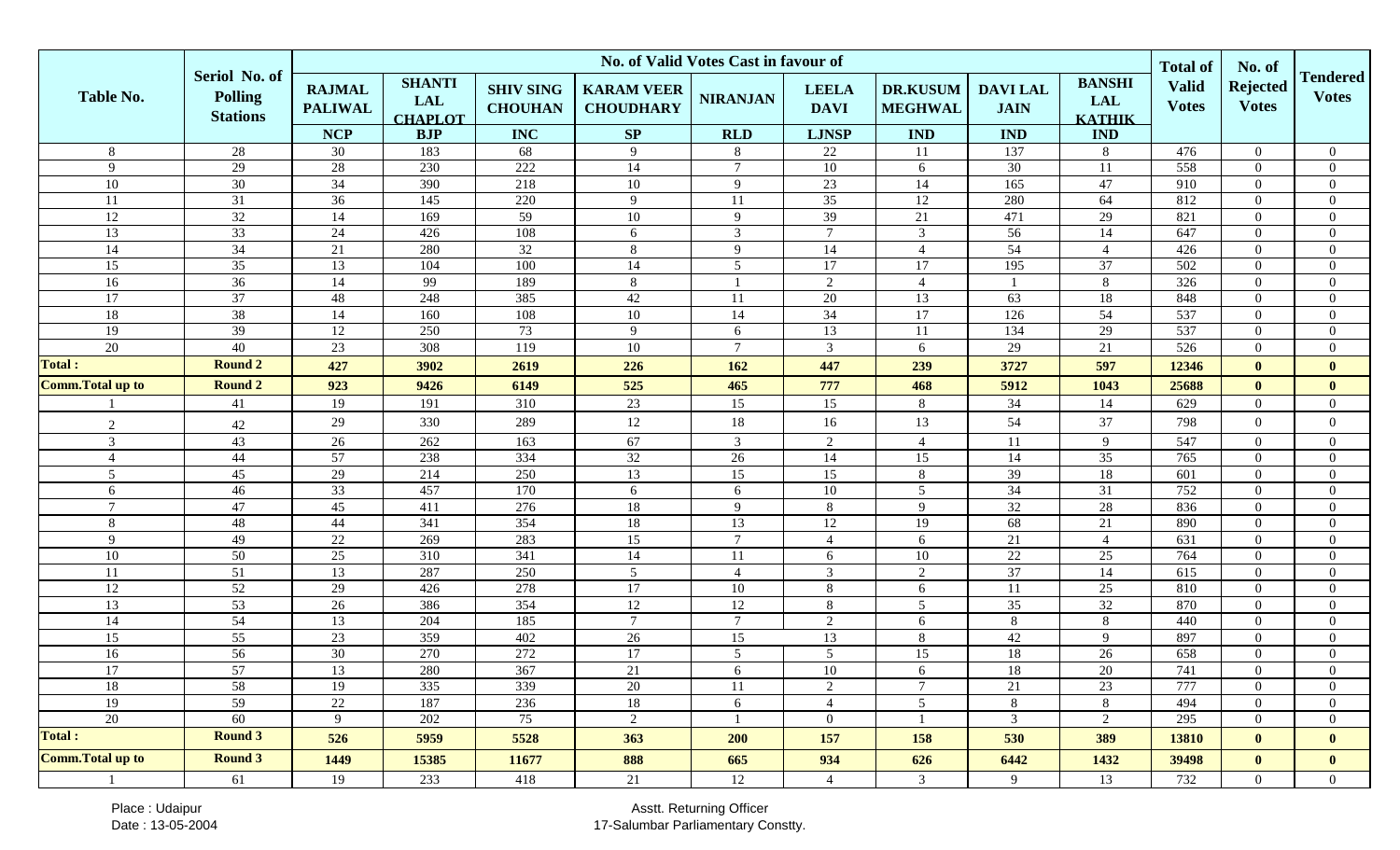|                                   |                                                    | No. of Valid Votes Cast in favour of          |                                                             |                                                  |                                             |                               |                                             |                                                 |                                             |                                                            |                                                 |                                  |                                  |
|-----------------------------------|----------------------------------------------------|-----------------------------------------------|-------------------------------------------------------------|--------------------------------------------------|---------------------------------------------|-------------------------------|---------------------------------------------|-------------------------------------------------|---------------------------------------------|------------------------------------------------------------|-------------------------------------------------|----------------------------------|----------------------------------|
| Table No.                         | Seriol No. of<br><b>Polling</b><br><b>Stations</b> | <b>RAJMAL</b><br><b>PALIWAL</b><br><b>NCP</b> | <b>SHANTI</b><br><b>LAL</b><br><b>CHAPLOT</b><br><b>BJP</b> | <b>SHIV SING</b><br><b>CHOUHAN</b><br><b>INC</b> | <b>KARAM VEER</b><br><b>CHOUDHARY</b><br>SP | <b>NIRANJAN</b><br><b>RLD</b> | <b>LEELA</b><br><b>DAVI</b><br><b>LJNSP</b> | <b>DR.KUSUM</b><br><b>MEGHWAL</b><br><b>IND</b> | <b>DAVILAL</b><br><b>JAIN</b><br><b>IND</b> | <b>BANSHI</b><br><b>LAL</b><br><b>KATHIK</b><br><b>IND</b> | <b>Total of</b><br><b>Valid</b><br><b>Votes</b> | <b>Rejected</b><br><b>Votes</b>  | <b>Tendered</b><br><b>Votes</b>  |
|                                   |                                                    | 31                                            | 460                                                         | 344                                              | 18                                          | 8                             | 6                                           | 5                                               | 17                                          |                                                            | 907                                             | $\overline{0}$                   | $\overline{0}$                   |
| 2                                 | 62                                                 |                                               |                                                             |                                                  |                                             |                               |                                             |                                                 |                                             | 18                                                         |                                                 |                                  |                                  |
| 3                                 | 63<br>64                                           | 44<br>38                                      | 452<br>403                                                  | 225<br>$\overline{343}$                          | 18                                          | 16                            | 10                                          | $\overline{5}$                                  | 23                                          | 19<br>$\overline{17}$                                      | 812<br>833                                      | $\overline{0}$                   | $\overline{0}$                   |
| $\overline{4}$<br>$5\overline{)}$ | 65                                                 | 6                                             | 326                                                         | 202                                              | 12<br>10                                    | 2<br>$\overline{4}$           | $\overline{4}$<br>$\overline{3}$            | $\overline{4}$<br>$\sqrt{2}$                    | 10<br>24                                    | 2                                                          | 579                                             | $\overline{0}$<br>$\overline{0}$ | $\overline{0}$<br>$\overline{0}$ |
| 6                                 | 66                                                 | $\tau$                                        | 231                                                         | 36                                               | 6                                           | 9                             | $\overline{7}$                              | $\overline{5}$                                  | 50                                          | $\tau$                                                     | 358                                             | $\overline{0}$                   | $\overline{0}$                   |
| $7\overline{ }$                   | 67                                                 | 42                                            | 423                                                         | 137                                              | $23\,$                                      | 18                            | 39                                          | $25\,$                                          | 178                                         | 35                                                         | 920                                             | $\overline{0}$                   | $\overline{0}$                   |
| 8                                 | 68                                                 | 24                                            | 232                                                         | 16                                               | $\overline{5}$                              | $5\overline{)}$               | 14                                          | $\overline{3}$                                  | 66                                          | $\overline{22}$                                            | 387                                             | $\overline{0}$                   | $\overline{0}$                   |
| 9                                 | 69                                                 | 21                                            | 238                                                         | 198                                              | $\mathbf{3}$                                | $\tau$                        | $10\,$                                      | $16\,$                                          | 173                                         | $\overline{33}$                                            | 699                                             | $\overline{0}$                   | $\overline{0}$                   |
| 10                                | 70                                                 | 30                                            | 206                                                         | 229                                              | 17                                          | 15                            | 14                                          | $\overline{12}$                                 | 62                                          | 32                                                         | 617                                             | $\overline{0}$                   | $\overline{0}$                   |
| $11\,$                            | 71                                                 | 20                                            | 236                                                         | $\overline{95}$                                  | 6                                           | 6                             | $7\overline{ }$                             | $\overline{2}$                                  | $\overline{23}$                             | 20                                                         | 415                                             | $\overline{0}$                   | $\overline{0}$                   |
| 12                                | 72                                                 | 16                                            | 214                                                         | $\overline{153}$                                 | 16                                          | 14                            | 23                                          | 12                                              | $\overline{142}$                            | 29                                                         | 619                                             | $\overline{0}$                   | $\overline{0}$                   |
| $\overline{13}$                   | 73                                                 | 27                                            | 440                                                         | 206                                              | 41                                          | $\tau$                        | 9                                           | $10\,$                                          | 41                                          | $\overline{27}$                                            | 808                                             | $\overline{0}$                   | $\mathbf{0}$                     |
| $\overline{14}$                   | 74                                                 | $\overline{25}$                               | 412                                                         | 198                                              | 15                                          | 8                             | 8                                           | 5                                               | 54                                          | 14                                                         | 739                                             | $\overline{0}$                   | $\mathbf{0}$                     |
| 15                                | 75                                                 | 15                                            | 284                                                         | 307                                              | $10\,$                                      | $\overline{4}$                | $\overline{4}$                              | 6                                               | 18                                          | $\tau$                                                     | 655                                             | $\theta$                         | $\mathbf{0}$                     |
| $\overline{16}$                   | 76                                                 | 21                                            | 675                                                         | 148                                              | 16                                          | 10                            | 13                                          | $\tau$                                          | 80                                          | 26                                                         | 996                                             | $\overline{0}$                   | $\overline{0}$                   |
| 17                                | 77                                                 | 53                                            | 303                                                         | 171                                              | 17                                          | $\overline{4}$                | 10                                          | 5                                               | $5\overline{)}$                             | 6                                                          | 574                                             | $\overline{0}$                   | $\overline{0}$                   |
| 18                                | 78                                                 | 24                                            | $\frac{345}{ }$                                             | 189                                              | 19                                          | 11                            | 2                                           | $\overline{7}$                                  | 6                                           | 8                                                          | 611                                             | $\overline{0}$                   | $\overline{0}$                   |
| 19                                | 79                                                 | $27\,$                                        | 340                                                         | 461                                              | $44\,$                                      | $27\,$                        | 8                                           | 13                                              | 17                                          | $20\,$                                                     | 957                                             | $\Omega$                         | $\overline{0}$                   |
| $\overline{20}$                   | 80                                                 | 29                                            | 249                                                         | 171                                              | $10\,$                                      | 6                             | $\overline{5}$                              | $\,8\,$                                         | 8                                           | 21                                                         | 507                                             | $\overline{0}$                   | $\overline{0}$                   |
| <b>Total:</b>                     | <b>Round 4</b>                                     | 519                                           | 6702                                                        | 4247                                             | 327                                         | 193                           | 200                                         | 155                                             | 1006                                        | 376                                                        | 13725                                           | $\mathbf{0}$                     | $\mathbf{0}$                     |
| <b>Comm. Total up to</b>          | <b>Round 4</b>                                     | 1968                                          | 22087                                                       | 15924                                            | 1215                                        | 858                           | 1134                                        | 781                                             | 7448                                        | 1808                                                       | 53223                                           | $\mathbf{0}$                     | $\mathbf{0}$                     |
|                                   | 81                                                 | $\tau$                                        | 206                                                         | 122                                              | 8                                           | 2                             | $7\phantom{.0}$                             | 6                                               | 65                                          | 17                                                         | 440                                             | $\overline{0}$                   | $\overline{0}$                   |
| 2                                 | 82                                                 | 5 <sup>5</sup>                                | 300                                                         | 177                                              | $\overline{5}$                              | 6                             | $7\overline{ }$                             | 5                                               | 29                                          | $\overline{3}$                                             | 537                                             | $\overline{0}$                   | $\overline{0}$                   |
| 3                                 | 83                                                 | $\overline{4}$                                | 169                                                         | 231                                              | $11\,$                                      | $20\,$                        | $\overline{4}$                              | $\mathfrak{Z}$                                  | 31                                          | $\overline{4}$                                             | 477                                             | $\overline{0}$                   | $\mathbf{0}$                     |
| $\overline{4}$                    | 84                                                 | $\tau$                                        | 299                                                         | 321                                              | 18                                          | 46                            | 10                                          | 6                                               | 69                                          | 13                                                         | 789                                             | $\overline{0}$                   | $\overline{0}$                   |
| $5\overline{)}$                   | 85                                                 | 6                                             | 197                                                         | 101                                              | 14                                          | 12                            | 5                                           | $\overline{4}$                                  | 40                                          | 9                                                          | 388                                             | $\overline{0}$                   | $\overline{0}$                   |
| 6                                 | 86                                                 | 19                                            | 349                                                         | 229                                              | 15                                          | 5                             | 6                                           | 6                                               | 16                                          | 14                                                         | 659                                             | $\theta$                         | $\overline{0}$                   |
| $\overline{7}$                    | 87                                                 | 17                                            | 339                                                         | 202                                              | 11                                          | 5 <sup>5</sup>                | $\overline{4}$                              | $\overline{4}$                                  | 32                                          | 6                                                          | 620                                             | $\overline{0}$                   | $\overline{0}$                   |
| 8                                 | 88                                                 | 16                                            | 281                                                         | 379                                              | 14                                          | $\overline{13}$               | 13                                          | $\overline{7}$                                  | 47                                          | $10\,$                                                     | 780                                             | $\overline{0}$                   | $\overline{0}$                   |
| 9                                 | 89                                                 | 33                                            | 180                                                         | 384                                              | 17                                          | $62\,$                        | 21                                          | 19                                              | 133                                         | $44\,$                                                     | 893                                             | $\theta$                         | $\overline{0}$                   |
| 10                                | 90                                                 | $\overline{35}$                               | 323                                                         | 258                                              | 174                                         | 25                            | 14                                          | 5                                               | 41                                          | 37                                                         | 912                                             | $\Omega$                         | $\theta$                         |
| 11                                | 91                                                 | 11                                            | 393                                                         | 80                                               | 4                                           | 26                            | $\overline{4}$                              | 5                                               | -11                                         | 16                                                         | 550                                             | $\mathbf{0}$                     | $\Omega$                         |
| 12                                | 92                                                 | 21                                            | 275                                                         | 146                                              | 13                                          | 12                            | 13                                          | 5                                               | 81                                          | 21                                                         | 587                                             | $\Omega$                         | $\theta$                         |
| 13                                | 93                                                 | 15                                            | 362                                                         | 234                                              | 13                                          | 15                            | 9                                           | $\overline{4}$                                  | 24                                          | 14                                                         | 690                                             | $\Omega$                         | $\theta$                         |
| $\overline{14}$                   | 94                                                 | $\overline{37}$                               | 303                                                         | 199                                              | 16                                          | 11                            | 12                                          | $8\phantom{1}$                                  | $\overline{15}$                             | 28                                                         | 629                                             | $\Omega$                         | $\overline{0}$                   |
| 15                                | 95                                                 | 22                                            | 165                                                         | 188                                              | 23                                          | 16                            | 8                                           | 12                                              | 37                                          | 25                                                         | 496                                             | $\overline{0}$                   | $\overline{0}$                   |
| 16                                | 96                                                 | 6                                             | 96                                                          | 134                                              | 9                                           | 15                            | $\overline{3}$                              | $\overline{4}$                                  | $\overline{4}$                              | $5\overline{)}$                                            | 276                                             | $\overline{0}$                   | $\mathbf{0}$                     |
| 17                                | 97                                                 | $\overline{15}$                               | 231                                                         | 212                                              | 12                                          | 14                            | 21                                          | 15                                              | 64                                          | 29                                                         | 613                                             | $\overline{0}$                   | $\overline{0}$                   |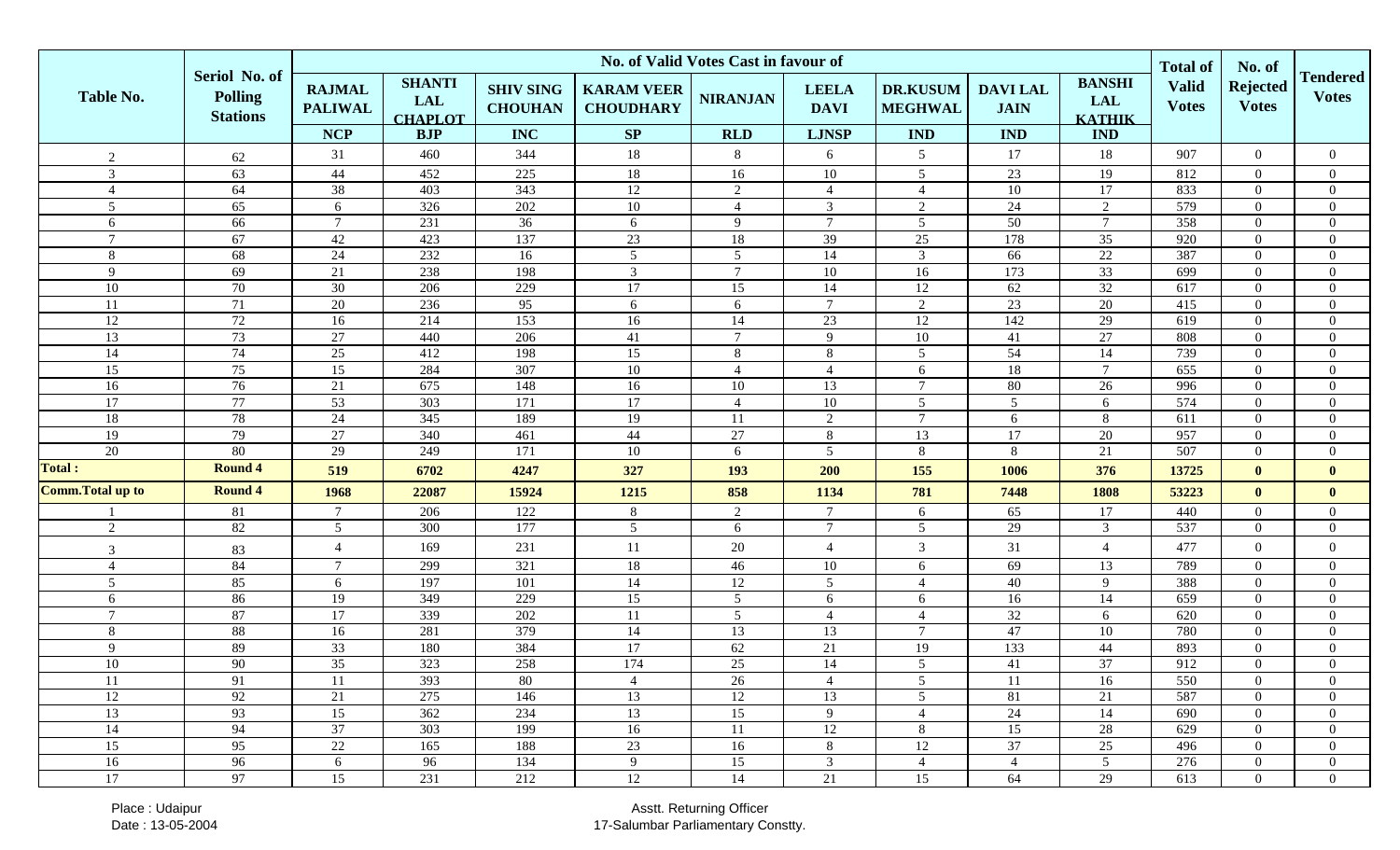|                                  |                                                    | No. of Valid Votes Cast in favour of          |                                                             |                                                  |                                                    |                               |                                             |                                                 |                                             |                                                            |                                                 |                                           |                                  |
|----------------------------------|----------------------------------------------------|-----------------------------------------------|-------------------------------------------------------------|--------------------------------------------------|----------------------------------------------------|-------------------------------|---------------------------------------------|-------------------------------------------------|---------------------------------------------|------------------------------------------------------------|-------------------------------------------------|-------------------------------------------|----------------------------------|
| <b>Table No.</b>                 | Seriol No. of<br><b>Polling</b><br><b>Stations</b> | <b>RAJMAL</b><br><b>PALIWAL</b><br><b>NCP</b> | <b>SHANTI</b><br><b>LAL</b><br><b>CHAPLOT</b><br><b>BJP</b> | <b>SHIV SING</b><br><b>CHOUHAN</b><br><b>INC</b> | <b>KARAM VEER</b><br><b>CHOUDHARY</b><br><b>SP</b> | <b>NIRANJAN</b><br><b>RLD</b> | <b>LEELA</b><br><b>DAVI</b><br><b>LJNSP</b> | <b>DR.KUSUM</b><br><b>MEGHWAL</b><br><b>IND</b> | <b>DAVILAL</b><br><b>JAIN</b><br><b>IND</b> | <b>BANSHI</b><br><b>LAL</b><br><b>KATHIK</b><br><b>IND</b> | <b>Total of</b><br><b>Valid</b><br><b>Votes</b> | No. of<br><b>Rejected</b><br><b>Votes</b> | <b>Tendered</b><br><b>Votes</b>  |
| 18                               | 98                                                 | $\mathbf{Q}$                                  | 250                                                         | 335                                              | 15                                                 | 9                             | 12                                          | $8\phantom{1}$                                  | 10                                          | 20                                                         | 668                                             | $\overline{0}$                            | $\overline{0}$                   |
| 19                               | 99                                                 | 39                                            | 236                                                         | 310                                              | 11                                                 | 8                             | 9                                           | 9                                               | 11                                          | 23                                                         | 656                                             | $\Omega$                                  | $\overline{0}$                   |
| 20                               | 100                                                | 13                                            | 302                                                         | 192                                              | 13                                                 | $\tau$                        | $\overline{5}$                              | $\sqrt{5}$                                      | 12                                          | $22\,$                                                     | 571                                             | $\Omega$                                  | $\overline{0}$                   |
| <b>Total:</b>                    | <b>Round 5</b>                                     | 337                                           | 5256                                                        | 4434                                             | 416                                                | 329                           | 187                                         | 140                                             | 772                                         | 360                                                        | 12231                                           | $\overline{0}$                            | $\mathbf{0}$                     |
| <b>Comm. Total up to</b>         | <b>Round 5</b>                                     | 2305                                          | 27343                                                       | 20358                                            | 1631                                               | 1187                          | 1321                                        | 921                                             | 8220                                        | 2168                                                       | 65454                                           | $\overline{0}$                            | $\theta$                         |
|                                  | 101                                                | 25                                            | 378                                                         | 327                                              | 16                                                 | 13                            | 9                                           | 13                                              | 21                                          | 33                                                         | 835                                             | $\overline{0}$                            | $\overline{0}$                   |
| 2                                | 102                                                | 25                                            | 411                                                         | 244                                              | 15                                                 | 25                            | $\overline{5}$                              | 9                                               | 12                                          | $24\,$                                                     | 770                                             | $\Omega$                                  | $\overline{0}$                   |
| 3                                | 103                                                | 23                                            | 237                                                         | 288                                              | 11                                                 | 9                             | 8                                           | 5                                               | 20                                          | 10                                                         | 611                                             | $\Omega$                                  | $\overline{0}$                   |
| $\overline{4}$                   | 104                                                | 43                                            | 258                                                         | 471                                              | 16                                                 | 16                            | $10\,$                                      | 14                                              | 48                                          | 9                                                          | 885                                             | $\overline{0}$                            | $\overline{0}$                   |
| $5\overline{)}$                  | 105                                                | 17                                            | 169                                                         | 271                                              | 14                                                 | 26                            | 12                                          | $12\,$                                          | 40                                          | 20                                                         | 581                                             | $\overline{0}$                            | $\overline{0}$                   |
| 6                                | 106                                                | 21                                            | 122                                                         | 201                                              | 12                                                 | 15                            | $\overline{3}$                              | 9                                               | 42                                          | 20                                                         | 445                                             | $\overline{0}$                            | $\overline{0}$                   |
| $\overline{7}$                   | 107                                                | 47                                            | 228                                                         | 247                                              | $20\,$                                             | 15                            | 6                                           | 5                                               | $\overline{59}$                             | 19                                                         | 646                                             | $\overline{0}$                            | $\overline{0}$                   |
| 8                                | 108                                                | 63                                            | 209                                                         | 100                                              | $\overline{4}$                                     | $\overline{7}$                | 6                                           | $\overline{4}$                                  | 19                                          | $12\,$                                                     | 424                                             | $\overline{0}$                            | $\overline{0}$                   |
| 9                                | 109                                                | 28                                            | 108                                                         | 199                                              | $12\,$                                             | 14                            | $25\,$                                      | 20                                              | 151                                         | $45\,$                                                     | 602                                             | $\Omega$                                  | $\overline{0}$                   |
| 10                               | $\overline{110}$                                   | 18                                            | 290                                                         | 283                                              | $18\,$                                             | 38                            | $\overline{3}$                              | $\overline{5}$                                  | 9                                           | $\overline{15}$                                            | 679                                             | $\overline{0}$                            | $\mathbf{0}$                     |
| 11                               | 111                                                | 21                                            | 240                                                         | 188                                              | 9                                                  | $\overline{54}$               | 11                                          | 6                                               | 14                                          | $\overline{20}$                                            | 563                                             | $\overline{0}$                            | $\overline{0}$                   |
| 12                               | 112                                                | 19                                            | 257                                                         | 320                                              | 15                                                 | 11                            | 2                                           | $7\phantom{.0}$                                 | 17                                          | 16                                                         | 664                                             | $\overline{0}$                            | $\overline{0}$                   |
| 13                               | 113                                                | 22                                            | 174                                                         | 377                                              | 21                                                 | 29                            | 14                                          | $12\,$                                          | 14                                          | $\overline{37}$                                            | 700                                             | $\overline{0}$                            | $\mathbf{0}$                     |
| 14                               | 114                                                | 20                                            | 293                                                         | 130                                              | $7\overline{ }$                                    | $\overline{2}$                | $\overline{0}$                              | 5                                               | 11                                          | 17                                                         | 485                                             | $\overline{0}$                            | $\overline{0}$                   |
| 15                               | 115                                                | 29                                            | 245                                                         | $\overline{411}$                                 | 11                                                 | $\mathfrak{S}$                | $\overline{4}$                              | $\overline{4}$                                  | 10                                          | 12                                                         | 731                                             | $\Omega$                                  | $\overline{0}$                   |
| 16                               | 116                                                | 10                                            | 187                                                         | 240                                              | 11                                                 | $\tau$                        | 2                                           | $\Delta$                                        | $\mathbf Q$                                 | 6                                                          | 476                                             | $\Omega$                                  | $\overline{0}$                   |
| $\overline{17}$                  | $\overline{117}$                                   | 47                                            | 165                                                         | 428                                              | $27\,$                                             | 45                            | $\overline{5}$                              | 10                                              | 9                                           | $\overline{33}$                                            | 769                                             | $\Omega$                                  | $\overline{0}$                   |
| 18                               | 118                                                | 22                                            | 344                                                         | 331                                              | 10                                                 | $\mathfrak{Z}$                | $\overline{3}$                              | $\overline{0}$                                  | 4                                           | 9                                                          | 726                                             | $\Omega$                                  | $\theta$                         |
| 19                               | 119                                                | 29                                            | 249                                                         | $\frac{395}{ }$                                  | 18                                                 | 9                             | 9                                           |                                                 | 4                                           | 21                                                         | 735                                             | $\Omega$                                  | $\overline{0}$                   |
| $\overline{20}$<br><b>Total:</b> | 120<br><b>Round 6</b>                              | 11                                            | 116                                                         | 312                                              | 19                                                 | 13                            |                                             |                                                 | $\overline{2}$                              | 6                                                          | 481                                             | $\Omega$                                  | $\overline{0}$                   |
| <b>Comm. Total up to</b>         | Round 6                                            | 540                                           | 4680                                                        | 5763                                             | 286                                                | 356                           | 138                                         | 146                                             | 515                                         | 384                                                        | 12808                                           | $\overline{0}$                            | $\mathbf{0}$                     |
|                                  | 121                                                | 2845<br>47                                    | 32023<br>415                                                | 26121<br>508                                     | 1917<br>18                                         | 1543<br>$\overline{12}$       | 1459<br>$\overline{5}$                      | 1067<br>5                                       | 8735<br>8                                   | 2552<br>$10\,$                                             | 78262<br>1028                                   | $\overline{0}$<br>$\overline{0}$          | $\overline{0}$<br>$\overline{0}$ |
| 2                                | 122                                                | 48                                            | 266                                                         | 358                                              | 9                                                  | 11                            | $7\phantom{.0}$                             | 5                                               | $\overline{4}$                              | 9                                                          | 717                                             | $\Omega$                                  | $\overline{0}$                   |
| 3                                | 123                                                | 11                                            | 220                                                         | 360                                              | 8                                                  | $\overline{4}$                | $\overline{0}$                              | 6                                               | 3                                           | $5\overline{)}$                                            | 617                                             | $\Omega$                                  | $\overline{0}$                   |
| $\overline{4}$                   | 124                                                | 26                                            | 187                                                         | 660                                              | $13\,$                                             | 4                             |                                             | $12\,$                                          | 5                                           | 18                                                         | 926                                             | $\boldsymbol{0}$                          | $\boldsymbol{0}$                 |
| 5                                | 125                                                | 8                                             | 89                                                          | 426                                              | 9                                                  | $\mathfrak{Z}$                | $\mathbf{I}$<br>$\overline{0}$              | 6                                               | $\overline{2}$                              | 18                                                         | 561                                             | $\Omega$                                  | $\Omega$                         |
| 6                                | 126                                                | 14                                            | 86                                                          | 378                                              | 8                                                  | 5 <sup>5</sup>                | $\overline{0}$                              | 2                                               | 9                                           | 18                                                         | 520                                             | $\overline{0}$                            | $\overline{0}$                   |
| $7\overline{ }$                  | 127                                                | 20                                            | 283                                                         | 350                                              | 23                                                 | 15                            | $\mathbf{3}$                                | $\overline{4}$                                  | 5 <sup>5</sup>                              | 12                                                         | 715                                             | $\overline{0}$                            | $\overline{0}$                   |
| 8                                | 128                                                | 14                                            | 218                                                         | 290                                              | 10                                                 | 14                            | 9                                           | 8                                               | 37                                          | 13                                                         | 613                                             | $\bf{0}$                                  | $\overline{0}$                   |
| 9                                | 129                                                | 13                                            | 207                                                         | 197                                              | 6                                                  |                               | $\overline{3}$                              | $\overline{4}$                                  | 9                                           | $7\phantom{.0}$                                            | 447                                             | $\overline{0}$                            | $\boldsymbol{0}$                 |
| 10                               | 130                                                | 27                                            | 202                                                         | 343                                              | 20                                                 | 11                            | $7\phantom{.0}$                             | 5 <sup>5</sup>                                  | 10                                          | 17                                                         | 642                                             | $\overline{0}$                            | $\overline{0}$                   |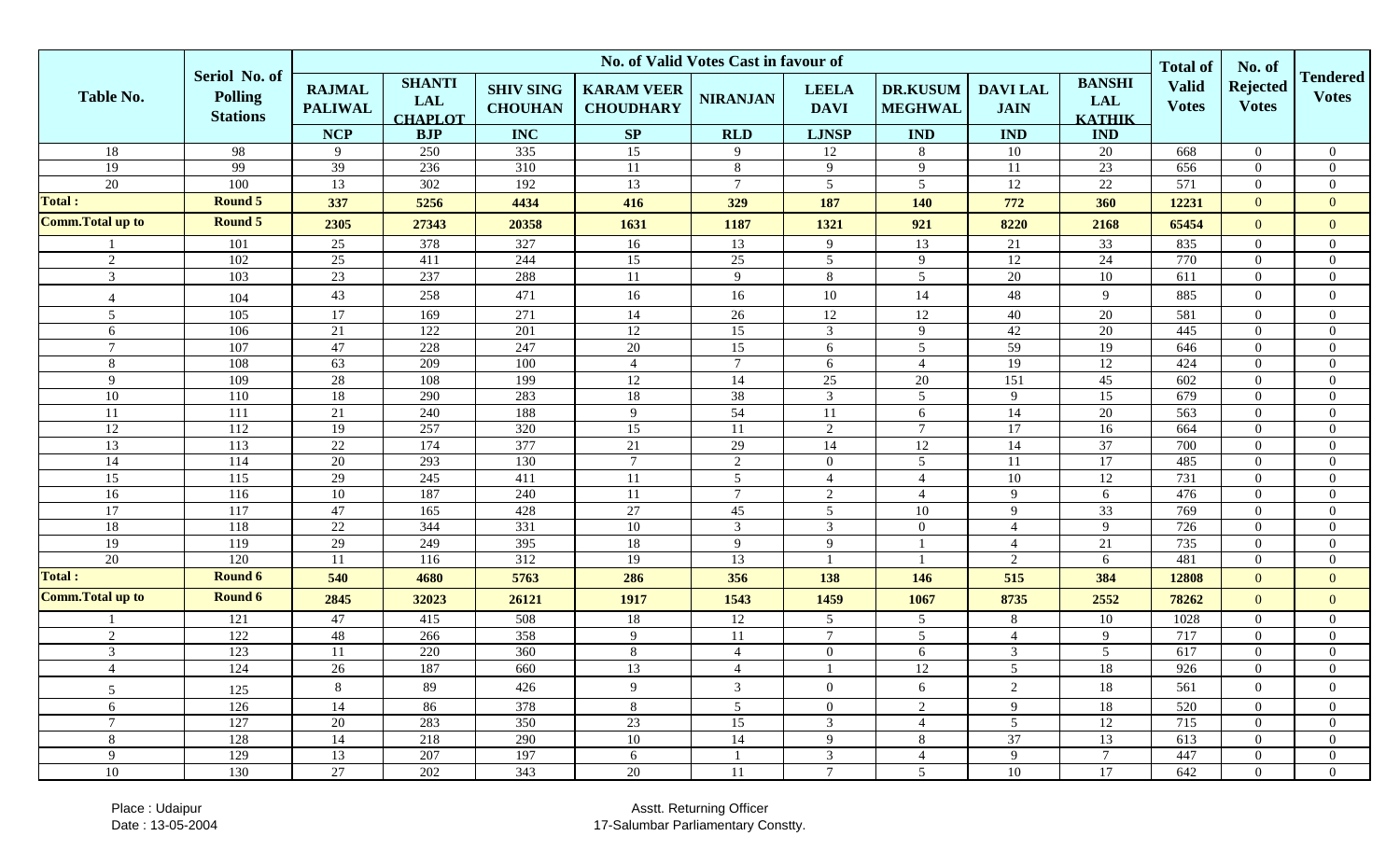|                          |                                                    | No. of Valid Votes Cast in favour of          |                                                             |                                                  |                                             |                               |                                             |                                                 |                                             |                                                            |                                                 |                                 |                                 |
|--------------------------|----------------------------------------------------|-----------------------------------------------|-------------------------------------------------------------|--------------------------------------------------|---------------------------------------------|-------------------------------|---------------------------------------------|-------------------------------------------------|---------------------------------------------|------------------------------------------------------------|-------------------------------------------------|---------------------------------|---------------------------------|
| Table No.                | Seriol No. of<br><b>Polling</b><br><b>Stations</b> | <b>RAJMAL</b><br><b>PALIWAL</b><br><b>NCP</b> | <b>SHANTI</b><br><b>LAL</b><br><b>CHAPLOT</b><br><b>BJP</b> | <b>SHIV SING</b><br><b>CHOUHAN</b><br><b>INC</b> | <b>KARAM VEER</b><br><b>CHOUDHARY</b><br>SP | <b>NIRANJAN</b><br><b>RLD</b> | <b>LEELA</b><br><b>DAVI</b><br><b>LJNSP</b> | <b>DR.KUSUM</b><br><b>MEGHWAL</b><br><b>IND</b> | <b>DAVILAL</b><br><b>JAIN</b><br><b>IND</b> | <b>BANSHI</b><br><b>LAL</b><br><b>KATHIK</b><br><b>IND</b> | <b>Total of</b><br><b>Valid</b><br><b>Votes</b> | <b>Rejected</b><br><b>Votes</b> | <b>Tendered</b><br><b>Votes</b> |
| 11                       | 131                                                | 9                                             | 5 <sup>5</sup>                                              | 495                                              | 11                                          | $\overline{2}$                | 2                                           | $\overline{2}$                                  |                                             | 9                                                          | 536                                             | $\overline{0}$                  | $\overline{0}$                  |
| 12                       | 132                                                | $10\,$                                        | 244                                                         | 182                                              | $12\,$                                      | 8                             |                                             | $\boldsymbol{0}$                                | 9                                           | $12\,$                                                     | 483                                             | $\Omega$                        | $\overline{0}$                  |
| $\overline{13}$          | 133                                                | 16                                            | $\overline{311}$                                            | 238                                              | 14                                          | $\tau$                        | 6                                           | 6                                               | 16                                          | $\overline{15}$                                            | 624                                             | $\overline{0}$                  | $\boldsymbol{0}$                |
| $14\,$                   | 134                                                | 22                                            | 245                                                         | 358                                              | $20\,$                                      | $\overline{2}$                | $\overline{0}$                              | $\boldsymbol{0}$                                | 8                                           | 14                                                         | 669                                             | $\overline{0}$                  | $\boldsymbol{0}$                |
| $\overline{15}$          | 135                                                | 19                                            | 421                                                         | 192                                              | 11                                          | $\overline{4}$                | $\overline{3}$                              | 5                                               | 20                                          | $\overline{4}$                                             | 679                                             | $\boldsymbol{0}$                | $\boldsymbol{0}$                |
| 16                       | 136                                                | $\overline{25}$                               | 415                                                         | 202                                              | 23                                          | 9                             | $\overline{4}$                              | $10\,$                                          | 13                                          | 11                                                         | 712                                             | $\overline{0}$                  | $\boldsymbol{0}$                |
| 17                       | 137                                                | 20                                            | 210                                                         | 173                                              | 9                                           | 6                             |                                             | 10                                              | 8                                           | 17                                                         | 454                                             | $\overline{0}$                  | $\overline{0}$                  |
| 18                       | 138                                                | 26                                            | 329                                                         | 194                                              | 15                                          | 41                            | 5                                           | $\sqrt{2}$                                      | 9                                           | 19                                                         | 640                                             | $\overline{0}$                  | $\overline{0}$                  |
| 19                       | 139                                                | 20                                            | 360                                                         | 240                                              | 13                                          | 16                            | 10                                          | $\overline{2}$                                  | $\overline{32}$                             | 12                                                         | 705                                             | $\overline{0}$                  | $\boldsymbol{0}$                |
| 20                       | 140                                                | $10\,$                                        | 195                                                         | 355                                              | 9                                           | $\overline{4}$                |                                             | $\boldsymbol{0}$                                | 12                                          | $\overline{4}$                                             | 590                                             | $\overline{0}$                  | $\mathbf{0}$                    |
| <b>Total:</b>            | <b>Round 7</b>                                     | 405                                           | 4908                                                        | 6499                                             | 261                                         | 179                           | 68                                          | 94                                              | 220                                         | 244                                                        | 12878                                           | $\overline{0}$                  | $\overline{0}$                  |
| <b>Comm. Total up to</b> | <b>Round 7</b>                                     | 3250                                          | 36931                                                       | 32620                                            | 2178                                        | 1722                          | 1527                                        | 1161                                            | 8955                                        | 2796                                                       | 91140                                           | $\mathbf{0}$                    | $\mathbf{0}$                    |
|                          | 141                                                | 16                                            | 322                                                         | 231                                              | 13                                          | 8                             | 6                                           | 2                                               | 4                                           | 9                                                          | 611                                             | $\overline{0}$                  | $\overline{0}$                  |
| 2                        | 142                                                | 19                                            | 238                                                         | 314                                              | 16                                          | $\overline{4}$                |                                             |                                                 | 3                                           | 6                                                          | 602                                             | $\overline{0}$                  | $\overline{0}$                  |
| $\mathfrak{Z}$           | 143                                                | 9                                             | 162                                                         | 130                                              |                                             | $\tau$                        | $\overline{0}$                              |                                                 | $\overline{0}$                              | $\overline{2}$                                             | $\overline{312}$                                | $\overline{0}$                  | $\overline{0}$                  |
| $\overline{4}$           | 144                                                | 15                                            | 285                                                         | 454                                              | 18                                          | 16                            | $\overline{4}$                              | $\overline{7}$                                  | $\tau$                                      | 12                                                         | 818                                             | $\boldsymbol{0}$                | $\overline{0}$                  |
| 5                        | 145                                                | 6                                             | 82                                                          | 505                                              | 19                                          | 5                             |                                             | $\overline{4}$                                  | $\mathfrak{Z}$                              | $\overline{3}$                                             | 628                                             | $\overline{0}$                  | $\overline{0}$                  |
| 6                        | 146                                                | 6                                             | 109                                                         | 536                                              | 14                                          | $7\overline{ }$               | $\overline{4}$                              | $\overline{4}$                                  | $\mathfrak{Z}$                              | $\tau$                                                     | 690                                             | $\overline{0}$                  | $\mathbf{0}$                    |
| $\overline{7}$           | 147                                                | 14                                            | 107                                                         | 142                                              |                                             | 6                             | $\overline{0}$                              |                                                 | 2                                           | $5\overline{)}$                                            | 278                                             | $\overline{0}$                  | $\overline{0}$                  |
| 8                        | 148                                                | 18                                            | 149                                                         | 212                                              | 13                                          | $\overline{2}$                | $\overline{3}$                              | 6                                               | $\overline{4}$                              | 15                                                         | 422                                             | $\overline{0}$                  | $\mathbf{0}$                    |
| 9                        | 149                                                | 12                                            | 176                                                         | 340                                              | 18                                          | 45                            | $5\overline{)}$                             | $10\,$                                          | 24                                          | 18                                                         | 648                                             | $\overline{0}$                  | $\overline{0}$                  |
| 10                       | 150                                                | 8                                             | 244                                                         | 425                                              | 13                                          | 12                            |                                             |                                                 | $\tau$                                      | $5\overline{)}$                                            | 716                                             | $\overline{0}$                  | $\overline{0}$                  |
| 11                       | 151                                                | 14                                            | 323                                                         | 123                                              | $\overline{3}$                              | $5\overline{)}$               | $\overline{4}$                              | $\overline{4}$                                  | 93                                          | $5\overline{)}$                                            | 574                                             | $\Omega$                        | $\mathbf{0}$                    |
| 12                       | $\overline{152}$                                   | 13                                            | 294                                                         | 186                                              | 6                                           | $\tau$                        | 8                                           | $\mathfrak{Z}$                                  | 15                                          | 17                                                         | 549                                             | $\Omega$                        | $\overline{0}$                  |
| 13                       | 153                                                | 14                                            | 405                                                         | 108                                              | $\overline{5}$                              |                               |                                             | $\overline{4}$                                  | 23                                          | 9                                                          | 570                                             | $\overline{0}$                  | $\overline{0}$                  |
| $14\phantom{.}$          | 154                                                | 14                                            | 293                                                         | 118                                              | 6                                           | $\mathfrak{Z}$                | $\overline{4}$                              | $\sqrt{2}$                                      | 18                                          | 6                                                          | 464                                             | $\mathbf{0}$                    | $\mathbf{0}$                    |
| 15                       | 155                                                | 16                                            | 481                                                         | 145                                              | $\overline{7}$                              | 5                             | 3                                           | $\overline{3}$                                  | 22                                          | 9                                                          | 691                                             | $\overline{0}$                  | $\boldsymbol{0}$                |
| 16                       | 156                                                | 13                                            | 216                                                         | 285                                              | 13                                          | $7\phantom{.0}$               | 6                                           | $\overline{4}$                                  | 18                                          | 19                                                         | 581                                             | $\overline{0}$                  | $\overline{0}$                  |
| 17                       | 157                                                | 31                                            | 620                                                         | 231                                              | 11                                          | 6                             |                                             | $\mathfrak{Z}$                                  | 6                                           | 13                                                         | 922                                             | $\overline{0}$                  | $\boldsymbol{0}$                |
| $18\,$                   | 158                                                | 9                                             | 315                                                         | 236                                              | $7\phantom{.0}$                             | $\overline{4}$                | 5                                           | $\overline{4}$                                  | 14                                          | 17                                                         | 611                                             | $\overline{0}$                  | $\boldsymbol{0}$                |
| 19                       | 159                                                | 19                                            | 616                                                         | 286                                              | $\overline{5}$                              |                               | $\overline{3}$                              | $\overline{2}$                                  | 22                                          | $\tau$                                                     | 961                                             | $\Omega$                        | $\mathbf{0}$                    |
| 20                       | 160                                                | 5                                             | 419                                                         | 194                                              | 6                                           | 5                             |                                             | 3                                               | 20                                          | 11                                                         | 670                                             | $\bf{0}$                        | $\theta$                        |
| <b>Total:</b>            | <b>Round 8</b>                                     | 271                                           | 5856                                                        | 5201                                             | 195                                         | 156                           | 67                                          | 69                                              | 308                                         | 195                                                        | 12318                                           | $\theta$                        | $\overline{0}$                  |
| <b>Comm. Total up to</b> | <b>Round 8</b>                                     | 3521                                          | 42787                                                       | 37821                                            | 2373                                        | 1878                          | 1594                                        | 1230                                            | 9263                                        | 2991                                                       | 103458                                          | $\mathbf{0}$                    | $\mathbf{0}$                    |
|                          | 161                                                | 23                                            | 460                                                         | 201                                              | 9                                           | $\mathfrak{Z}$                | $\mathbf{1}$                                | $\overline{4}$                                  | $7\overline{ }$                             | 14                                                         | 722                                             | $\overline{0}$                  | $\overline{0}$                  |
| $\overline{2}$           | 162                                                | 9                                             | 230                                                         | 217                                              | $5\overline{)}$                             | $\overline{0}$                | $\mathbf{0}$                                | 5                                               | $\mathfrak{Z}$                              | $\mathfrak{Z}$                                             | 472                                             | $\overline{0}$                  | $\overline{0}$                  |
| $\overline{3}$           | 163                                                | 12                                            | 240                                                         | 581                                              | 22                                          | $\tau$                        | $\overline{4}$                              | 13                                              | $\overline{24}$                             | 20                                                         | 923                                             | $\overline{0}$                  | $\bf{0}$                        |